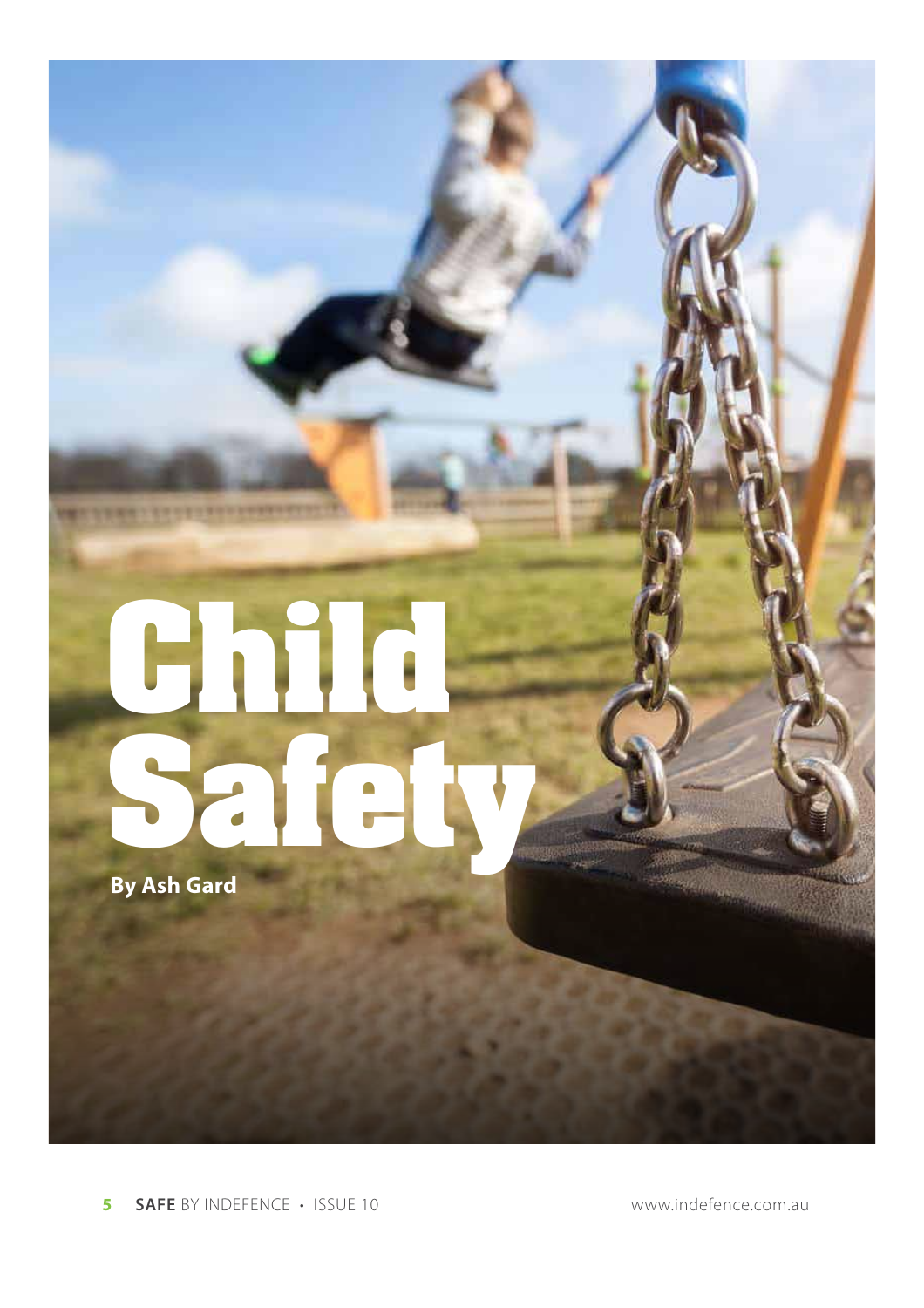**A** s a personal safety provider it goes without saying that I try my hardest to practice what I preach. I also do my best to educate my family, specifically my children, in behaviours and habits that are going to create safer environments.

It's clear, of course, that no one is ever going to take the subject of personal safety as seriously as I do. And that understanding has made me acutely aware that no matter how hard I try, people will be reluctant to take the measures that create a 100% safe environment.

Trying to be the best Dad that I can be, I do my best to instil, especially in my children, this culture of safety. But I know that I cannot expect my kids of only six and eight years old to comprehend the complexities of the threats that they face at the hands of humans throughout their childhood.

## I think it's important to understand that as a Dad my job is to prepare my children for life when they leave my supervision.

My kids surprise me on a daily basis, sometimes I even find myself getting angry because I expect, due to their previous demonstration of ability, to act and perform tasks like adults. Of course seconds later I have to pull myself up and say hang on, he's only six years old.

I don't think I'm alone in this overestimation of children's abilities. Perhaps one of the most confronting things that I have faced over the past few years as my children start their journey in school, is the number of 4 1/2 -year-old children left 30 to 60 minutes unsupervised prior to school starting or expected to walk miles alone to and from school.

I have empathy for the parents that drop their kids at school and have to rush to work, but as a Dad I struggle to understand how a parent thinks that a 4 and a half year old child has the ability to identify changes and hazards in the environment in such a dynamic space and significantly public area as a school.

I constantly reiterate to my children the universally accepted concepts of stranger danger but my experience tells me that all this reinforcement starts now but will only become effective just prior to them leaving home. Until that time the safety of my children is not in their hands but in mine.

Recently I've had two personal experiences that have demonstrated to me the importance of creating a family culture with safety as its core concept.

The first is not so dramatic, my little man playing in a playground full of kids in the Northern suburbs of Brisbane having an absolute blast running around the playground (which was built like a fort).

A little bit of background. When my boy started school I was concerned that he would find it hard to make friends because he was a relatively quiet kid with a beautiful soul but easily embarrassed.

I watched on at the playground at school and felt sad because it appeared he was a little bit of a loner. You can understand my joy, when 12 months later he happily approaches other kids on the playground and asked to join in the games or if they wanted to play tiggy. School was good for my little man because it took him from a loner to bit of a social butterfly.

So back to the playground in Brisbane. Due to the nature of the structure it was near impossible to sit back and maintain eyes on my son, so I found myself sneaking around the structure so that he could play with others without the feeling of me being overtly worried.

In a short while I heard my son talking to someone in the playground but the returning voice was a lot deeper than the voice of a child. When I peeked around the corner here's my son having a full blown conversation with a complete stranger, a male stranger. Now I'd like to clarify that the male stranger was not being malicious, deceitful or in any way did he appear to pose a threat to my boy, but my point is that my son engaged a stranger regardless of our safety culture in the home, and it didn't surprise me one little bit.

There have been many studies done related to stranger danger and specifically children approached in public spaces. All the studies demonstrated that a child will still choose to see the good in people and trust them rather than become suspicious of their intent.

## Of course the misguided truth about stranger danger has us all believe that the greatest risk to a children is abduction.

Although this risk does exist and it is demonstrated weekly in the news the vast majority of children who fall casualty at the hands of violent humans are violated not by complete strangers but by people they've met before in safe environments.